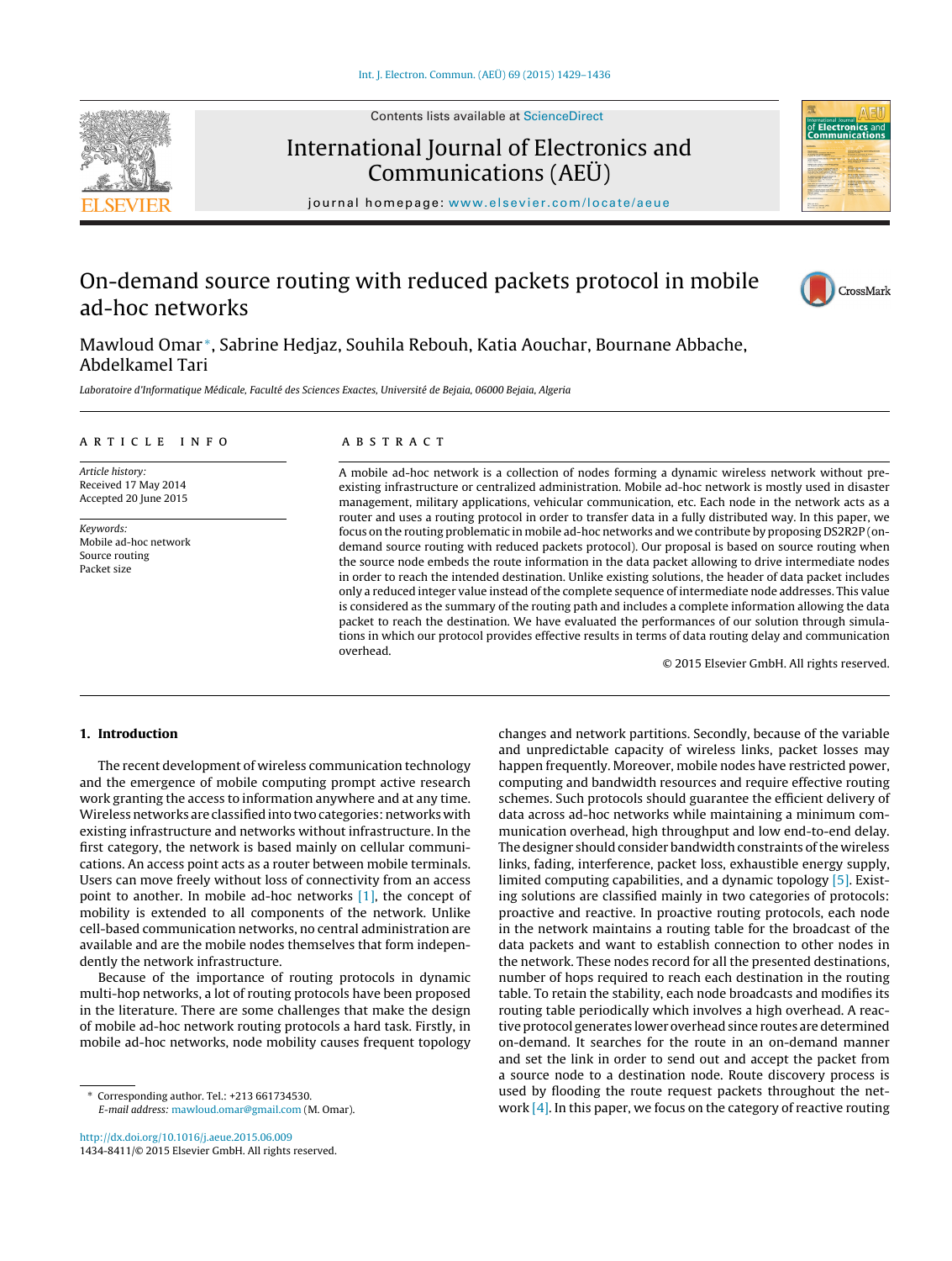protocols and we contribute to this understanding by proposing DS2R2P (on-Demand Source Routing with Reduced Packets Protocol). Our proposal is based on source routing when the source node embeds the route information in the data packet allowing to drive intermediate nodes in order to reach the intended destination. Mobile nodes exchange control packets, as the request packet, the response packet and the error packet. Unlike existing solutions, the header of data packet includes only a reduced integer value instead of the complete sequence of intermediate node addresses. This value is considered as the summary of the routing path and includes the complete information allowing the data packet to reach the route destination.

The rest of this paper is organized as follows. In Section 2, we present the related work. In Section 3, we present a detailed description of our protocol. In Section [4,](#page--1-0) we present the performance analysis of our protocol. Finally, we conclude the paper in Section [5.](#page--1-0)

# **2. Related work**

Routing protocols in mobile ad-hoc networks may be categorized into three classes: proactive routing protocols, reactive routing protocols and hybrid protocols  $[3]$ . We suggest to the reader a very useful and comprehensive survey in [\[7\].](#page--1-0) In the literature they are a huge number of solutions of routing in mobile ad-hoc networks. In this paper, we focus on the category of reactive protocols and in grand part the solutions based on source routing, in which we present some relevant protocols. Whenever there is a need of a path from any source to the destination then a type of query reply dialog does the work. Therefore, the latency is high; however, no unnecessary control messages are required. Dynamic source routing protocol (DSR) [\[9,11\]](#page--1-0) is a source-routed on-demand routing protocol. A node maintains route caches containing the source routes that it is aware of. The route request packet contains the address of the source and the destination. Upon receiving this packet, each intermediate node checks whether it knows of a route to the destination. If it does not, it appends its address to the route record of the packet and forwards the packet to its neighbors. A route reply is generated when either the destination or an intermediate node with current information about the destination receives the route request packet. A route request packet reaching such a node already contains, in its route record, the sequence of hops taken from the source to this node. Adhoc On-demand Distance Vector Routing (AODV) [\[13\]](#page--1-0) minimizes the number of broadcasts by creating routes on-demand. To find a path to the destination, the source broadcasts a route request packet. The neighbors in turn broadcast the packet to their neighbors till it reaches an intermediate node that has a recent route information about the destination or till it reaches the destination . When a node forwards a route request packet to its neighbors, it also records in its tables the node from which the first copy of the request came. This information is used to construct the reverse path for the route reply packet. AODV uses only symmetric links because the route reply packet follows the reverse path of the route request packet. As the route reply packet traverses back to the source, the nodes along the path enter the forward route into their tables. Location-aided routing (LAR) [\[12\]](#page--1-0) proposes the use of position information to enhance the route discovery phase of reactive ad-hoc routing approaches. Reactive ad-hoc routing protocols frequently use flooding as a means of route discovery. Under the assumption that nodes have information about other node positions, this position information can be used by LAR to restrict the flooding in a certain area. Ad-hoc on-demand QoS routing based on bandwidth prediction (AQBP) [\[2\]](#page--1-0) takes node future bandwidth into consideration when selects a route. The future bandwidth

requirement of each node is predicted by its history. Multi Route AODV-Ant routing Algorithm (MRAA) [\[8\]](#page--1-0) proposes two methods to improve the AODV protocol. The main goal in the design of the protocol was to reduce the routing overhead, buffer overflow and end-to-end. A multi-path routing protocol is proposed which is based on AODV and Ant colony optimization (ACO). Moreover, it integrates a load balancing method that uses all discovered paths simultaneously for transmitting data. In this method, data packets are balanced over discovered paths and energy consumption is distributed across many nodes through the network. Hash-based dynamic source routing (HB-DSR) [\[10\]](#page--1-0) proposes to compress the list of addresses. Instead of including a source-routing option in each data packet, the source node insert the corresponding Bloom filter. HB-DSR reserves 3 bytes in the case of IPv4 and 4 bytes in the case of IPv6. HB-DSR improves DSR in terms of overhead, however the size of data packet header still remains considerable. Moreover, the problem of collision generates further overhead in terms of communication. EST-based automatic route shortening (EST-ARS) [\[6\]](#page--1-0) introduces the so-called expected sending times (EST) to evaluate the quality of links, which is used to perform an automatic route shortening process. The EST of a link is considered as the expected number of data transmissions required to send a packet over that link. The EST of a route is the sum of the EST for each link in the route. The calculation of links EST is performed using hello packets, and a low value of EST means that it consumes less time and energy to send a packet successfully, and vice versa. Obviously, the smaller EST of a link is, the better the link quality. After a node outside source route overheard a data packet, if it finds that there is a shorter route to the destination node of the packet in its own route cache, it should return a request of routing comparison, which gives the full path to the original node. Then, the source node will launch the comparison process about the values of EST of the original route and the candidate route.

## **3. Our protocol**

In this section, we present our routing protocol entitled DS2R2P (on-Demand Source Routing with Reduced Packets Protocol). We model the considered environment and then, we give a detailed description of the elements composing DS2R2P.

### 3.1. Network model

We consider mobile ad-hoc networks where a set of  $\partial$  mobile nodes are randomly located in a two-dimensional space and move with a random mobility pattern, i.e., nodes moving independently. Each node  $v_i$  has a single channel and hence, we will use the same identifier for the node and its address. The network topology changes frequently due to the mobility of nodes. We assume that mobile nodes have the same transmission power range  $\rho$ . The set of nodes in the  $v_i$ 's vicinity denoted by  $\Theta_i$ , consists of  $v_i$ 's neighboring nodes, defined as:  $\Theta_i = \{v_j : d_{(v_i,v_j)} \leq \rho\}$ , where  $d_{(v_i,v_j)}$  denotes the Euclidean distance between nodes  $v_i$  and  $v_j$ . We note that the communication links are bidirectional, i.e., if  $v_i \in \Theta_i$ , then,  $v_i \in \Theta_i$ . The network can be modeled by a graph  $G = (V, E)$ , where V is the set of all nodes and  $E$  is the set of all direct links. There is an edge between two nodes if they are located within each other transmission range. A path between the source node  $v_s$  and the destination node  $v_D$  can be represented as a node sequence  $R = (v_S, \ldots, v_i, \ldots,$  $U_D$ ), where  $U_i \in V$ .

#### 3.2. Overview of DS2R2P

DS2R2P operates in two main phases: route discovery and data packet routing.Route discovery is started before transmitting a data